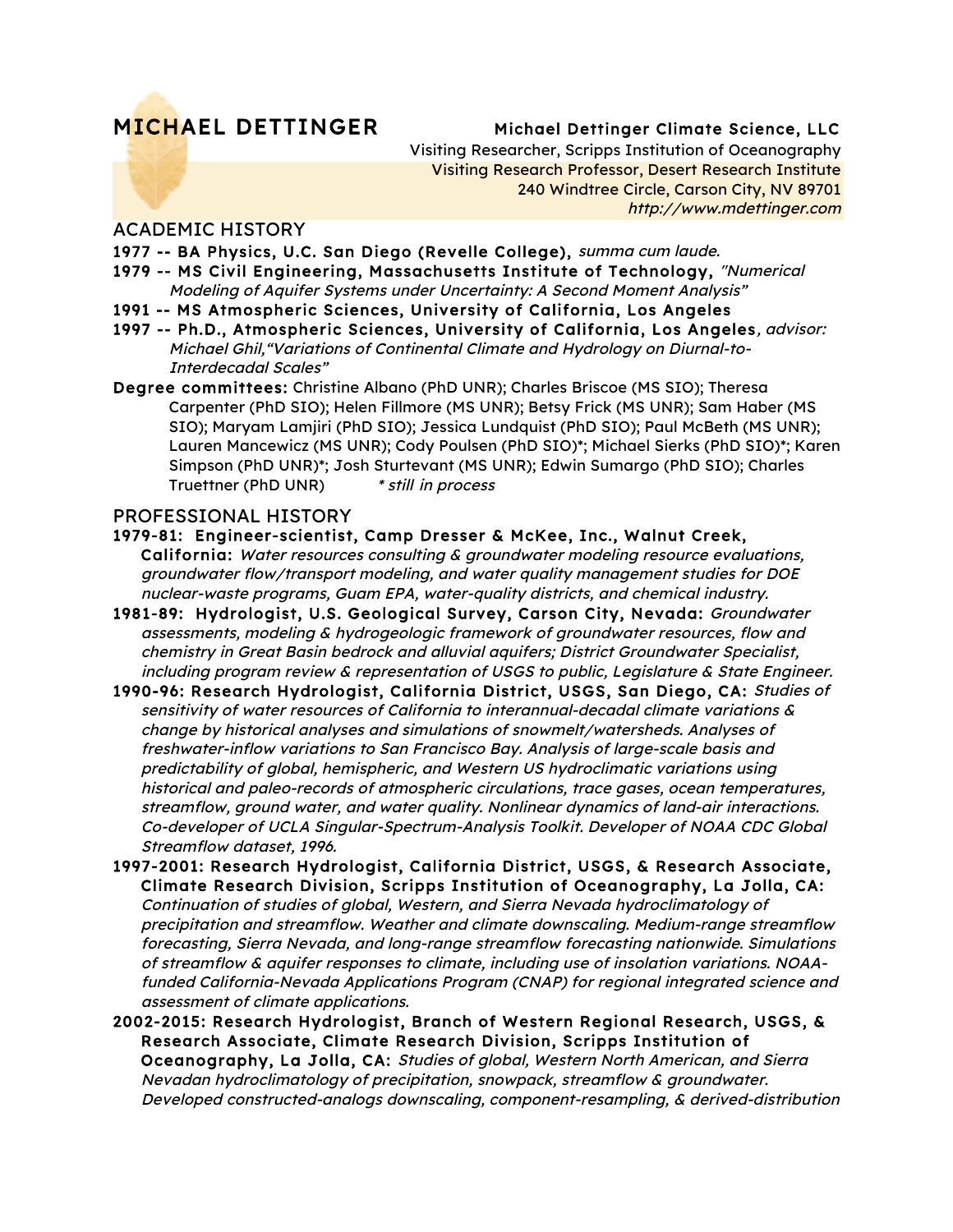approaches as tools for evaluating global-change and short-term climate predictions and consequences. Evaluation of climate-change projections for changes in western climates, large-scale Pacific-basin climate modes, flood statistics, streamflow & groundwater recharge. Development of innovative hydrometeorological monitoring methods, Yosemite National Park. Continuation of climate-applications assessments within CNAP & extension to State-funded California Climate Change Center. Co-designer, 21<sup>st</sup> Century Extreme Storm Observations Network for California. Team leader, ARkStorm scenario development, USGS Multi-Hazards Program. DOI's Southwest Climate Science Center and National Integrated Drought Information System's Southern California Pilot Study.

- 2015-2019: Senior Hydrologist, Water Cycle Branch, USGS; Visiting Researcher, Desert Research Institute; & Research Associate, Climate Research Division, Scripps Institution of Oceanography: Continuation of studies of climate change and water resources of the West, and atmospheric-rivers processes and impacts, along with cold-air pooling in the Sierra Nevada, and other hydrologic and hydroclimatic problems in California and Nevada. Organizer & editor,  $1^{st}$  &  $2^{nd}$  International Atmospheric-Rivers Conferences. Scripps' Center for Western Weather and Water Extremes. NOAA-funded California-Nevada Applications Program (CNAP) and DOI's Southwest Climate Science Center. UNR Water for the Seasons Water Sustainability and Climate Project on Truckee-Carson River System and Native Waters Project across the Southwest. Leading elements of USGS Science Applications for (climatic-hazards) Risk Reduction Program.
- 2020-pres: Visiting Researcher, Scripps Institution of Oceanography; and Michael Dettinger Climate Science, LLC: Forecast-informed reservoir operations, climate change, and drought studies at Scripps. Planning for a climate-change institute at Lake Tahoe. Drought impacts/indicators study with Public Policy Institute of California. Highresolution projections of hydrologic impacts of climate change in Lake Tahoe Basin with Desert Research Institute. Assorted mentoring.

## OTHER ACTIVITIES

- Fellow, American Geophysical Union (Hydrology Fellow for "insightful, societally relevant research in understanding how climate and weather affect the variability of hydrologic systems;" 2014); AGU Tyndall History of Global Environmental Change Lecturer (for "outstanding contributions to our understanding of global environmental change"), 2021. AGU Horton Medal Selection Committee, 2020-22. Fellow, American Association for the Advancement of Science for "seminal contributions to the understanding of the hydroclimatology of the Western US," 2018. Water Resources Committee chair, American Meteorological Society, 2017-19. Invited lead author for Ecological Society of America Centennial paper, Western Water & Climate Change, 2015. Contributing author, Urban Climate Change Research Network (UCCRN) Assessment Reports on Climate Change in Cities (ARC3), 2008-09, 2014-15. Contributing author, Seasonal-to-Interannual Climate Forecast Needs--Users' Perspectives, Third World Climate Conference, 2009. Executive committee, Inaugural US National Phenology Network Implementation, 2005-07. #290 in Reuters' global List of Top 1000 Most Influential Climate Scientists, 2021.
- Senior Scientist, USGS, 2015-19. Science Advisory Board, USGS John Wesley Powell Center for Analysis and Synthesis, 2019. Department of Interior Superior Service Award, 2005, for exceptional contributions to hydroclimatology. Research Advisor, USGS Surface-Water Hydrology Discipline, 2009-14. USGS Global Change Strategic Science Planning Team, 2010-12. USGS Committee, Report to Congress on a Program for Periodic Assessments of the Nation's Water Availability, Fall 2001 & Summer 2003. Member, USGS National Groundwater Climate-Response Network Design Committee, 1995-97. Internal Review Team for USGS Water Resources Division Strategic Plan, 1997. Vice President's National Performance Review Award, for physical-science leadership in Mojave Desert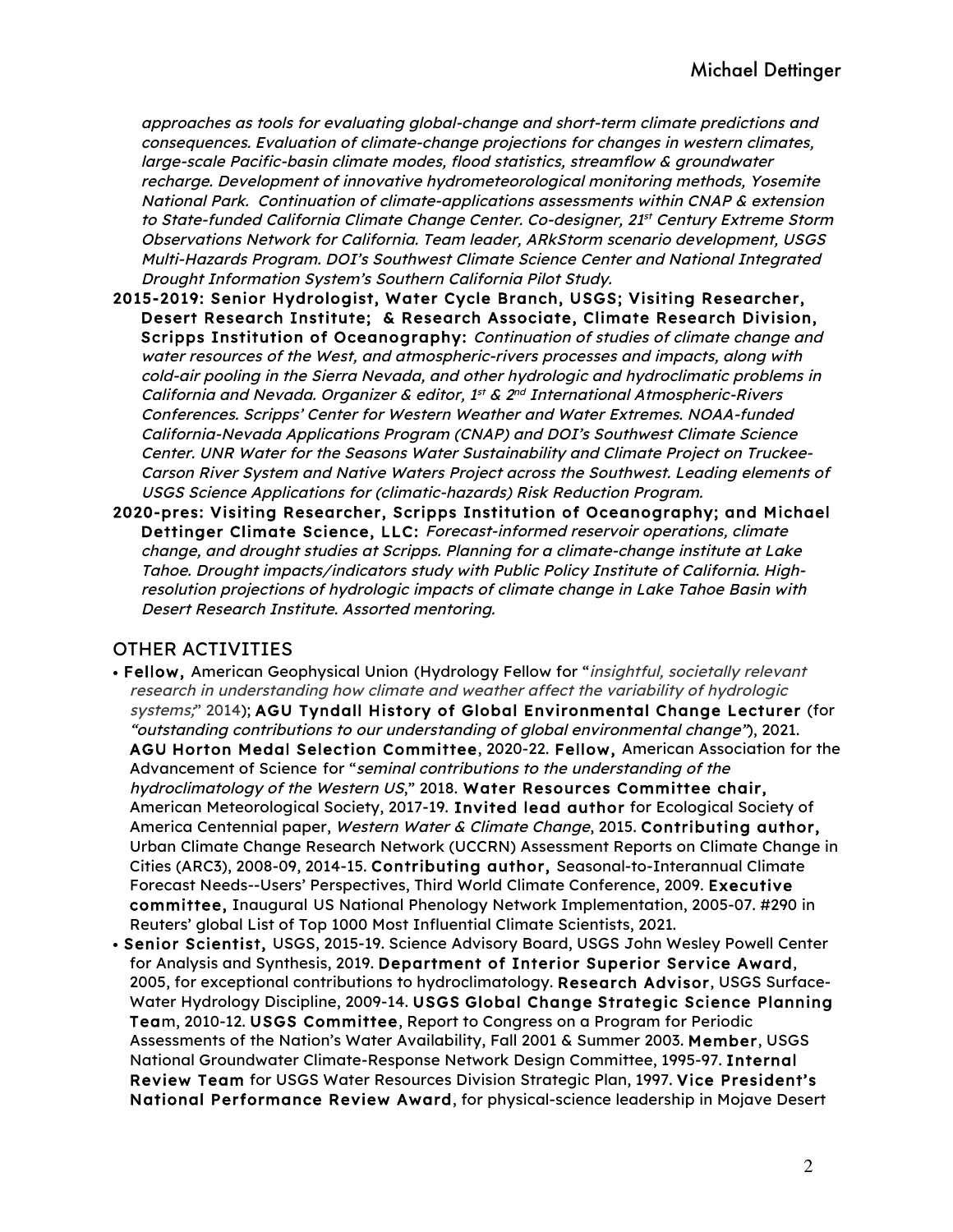Ecosystems planning efforts, 1996.

- Lead author, Water Resources chapter of National Climate Assessment Report, 2012-13. Organizing committee & contributing author, Southwest Regional Climate Assessment, 2011-2012. Steering & Selection Committee, NOAA PACE Postdoctoral Program, 2008-12. Science Steering Group, US Global Water Cycle Interagency Working Group, 2004-08. Coauthor, US CCSP Committee for Science & Assessment Product 5.3 (Decision support & evaluations of seasonal-interannual forecasts & observations), 2006-08.
- Coordinating Lead Author,  $4<sup>th</sup>$  California Climate Assessment Sierra Nevada Region, 2017-18. California Department of Water Resources (DWR) Climate Science Service Awards, 2007 & 2014. California DWR Climate Change Technical Advisory Group, 2008-09, 2012-14. Project management team, California DWR/NOAA 21st Century Observations, Modeling & Decision Support Systems for Enhanced Flood Response & Emergency Preparedness Program, 2008-12. Climate Change Advisor, CALFED Bay-Delta Program, 2006-09. Editor, CALFED/Delta Science Program State of Bay-Delta Science reports, 2007-08, 2014-16. Member, CALFED Water-Management Science Board, 2004-05.
- Special Recognition Award, California Extreme Precipitation Symposium, 2020. Sierra Business Council's Sierra Nevada Vulnerability Assessment Technical Advisory Group, 2020-pres. Lake Tahoe Science to Action Subcommittee, 2018-19. Lake Tahoe Science Consortium Committee of Scientists, 2014-16. Venice Sustainability Advisory Panels, Venice, Italy, UCSD Sustainability Solutions Institute, 2008-09, 2010-13.
- NASA Standing Review Board, Surface-Water Oceanic Topography (SWOT) Mission, 2014 pres. Program committee and contributing author, NOAA Research Council Water Cycle Science Challenge Workshop, 2011.
- Program chair & fundraiser, Annual Pacific Climate (PACLIM) Workshops, 1998-2004. Organizing committees, biennial MTNCLIM Workshops, 2004-18.
- Associate Editor, Water Resources Research, 1998-2000; J. Hydrometeorology, 2011-12; San Francisco Estuary & Watershed Science, 2012-pres.

SELECTED BOOKS, PUBLICATIONS & REPORTS (w/annotations)

(Total numbers of publications: 1 reference book,  $>150$  journal articles & chapters,  $>30$  government reports  $\&$   $>90$  other technical publications. Impact: GoogleScholar lists >30,000 citations to my work in the scientific literature, with 65 cited >100 times (many indicated below by \*\*). Of my firstauthored papers, 15 cited >100 times, totaling >5,000 citations. My work has led directly to three new entries to the AMS Glossary of Meteorology since 2018.]

Ralph, M., Dettinger, M., Waliser, D., and Rutz, J. (eds.), 2020, Atmospheric Rivers (reference book): Springer International Publishing, 252 p., doi: 10.1007/978-3-030-28906-5.

- \*\* Dettinger, M.D., & Wilson, J.L., 1981, First-order analysis of uncertainty in numerical models of groundwater flow, 1, Mathematical development: Water Resources Research, 17, 149-161.
- \*\* Dettinger, M.D., 1989, Reconnaissance estimates of natural recharge to desert basins in Nevada, U.S.A., by using chloride-balance calculations: J. Hydrology, 106, 55-78. (First new recharge-estimation method for Nevada since early 1970s; still used)
- \*\* Dettinger, M.D., & Cayan, D.R., 1995, Large-scale atmospheric forcing of recent trends toward early snowmelt in California: J. Climate, 8, 606-623. (Early demonstration of widespread earlier-runoff trends)
- \*\* Dettinger, M., Cayan, D., Diaz, H., & Meko, D., 1998, North-south precipitation patterns in western North America on interannual-to-decadal time scales: J. Climate, 11, 3095-3111. (Pre-PDO characterization of interdecadal precipitation variability in western US)
- \*\* McCabe, G.J., & Dettinger, M.D., 1999, Decadal variability in the relations between ENSO and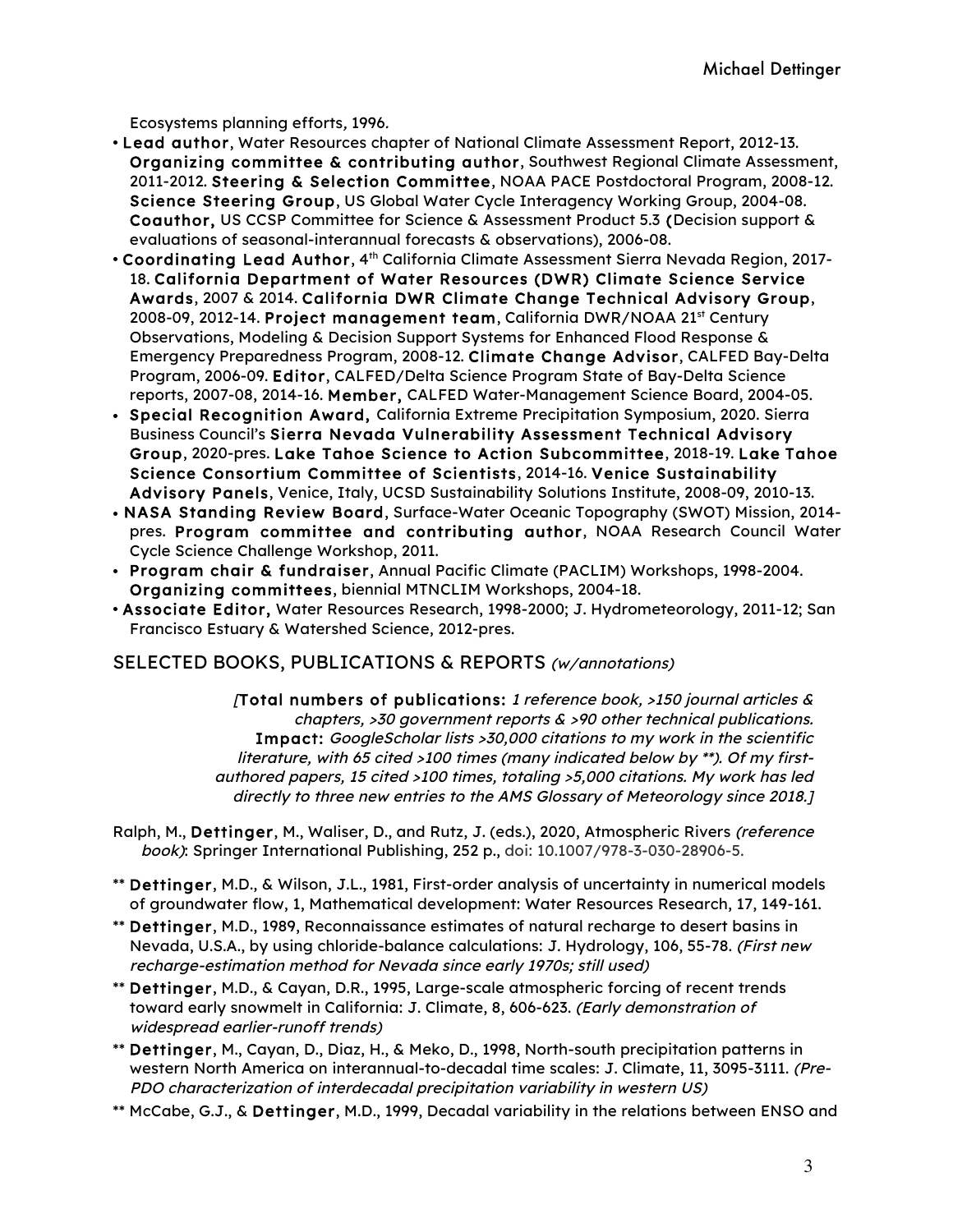precipitation in the western United States: International J. Climatology, 19, 1399-1410.

- \*\* Dettinger, M.D., & Diaz, H.F., 2000, Global characteristics of streamflow seasonality and variability: J. Hydrometeorology, 1, 289-310.
- \*\* Cayan, D.R., Kammerdiener, S., Dettinger, M.D., Caprio, J.M., & Peterson, D.H., 2001, Changes in the onset of spring in the western United States: Bulletin, Amer Meteorol Soc, 82, 399-415. (Observed trends toward earlier spring greenup across the western US)
- \*\* Dettinger, M.D., Battisti, D.S., Garreaud, R.D., McCabe, G.J., & Bitz, C.M., 2001, Interhemispheric effects of interannual & decadal ENSO-like climate variations on the Americas, in V. Markgraf (ed.), Interhemispheric climate linkages: Present & Past Climates in the Americas & their Societal Effects: Academic Press, 1-16. (Identifying shared causes of streamflow (and precipitation) variations from Alaska to Tierra del Fuego)
- \*\* Ghil, M., Allen, M.R., Dettinger, M.D., et al., 2002, Advanced spectral methods for climatic time series: Rev. Geophysics, 40, 1003, 1-41. (Reference still used across many scientific fields)
- \*\* Dettinger, M.D., Cayan, D.R., Meyer, M.K., & Jeton, A.E., 2004, Simulated hydrologic responses to climate variations & change in the Merced, Carson, & American River basins, Sierra Nevada, California, 1900-2099: Clim Chg, 62, 283-317. (Early coupling of day-to-day climate-change projections to several hydrologic models)
- \*\* Dettinger, M.D., 2005, From climate-change spaghetti to climate-change distributions for 21<sup>st</sup> Century California: San Francisco Estuary & Watershed Science, 3(1), article 4. (Introducing ensemble climate-change projections to California community.)
- Hanson, R.T., & Dettinger, M.D., 2005, Ground-water/surface-water responses to ensembles of global climate simulations, Santa Clara-Calleguas basin, Ventura County, California, 1950-93: J. American Water Resources Assoc, 41, 517-536. (Earliest GCM-groundwater model linkage)
- \*\* Stewart, I., Cayan, D., & Dettinger, M., 2005, Changes towards earlier streamflow timing across western North America: J. Climate, 18, 1136-1155. (Western North America-wide observation of streamflow-timing trends associated with ongoing regional warming)
- \*\* Bales, R., Molotch, N., Painter, T., Dettinger, M., Rice, R., & Dozier, J., 2006, Mountain hydrology of the western US: Water Resources Research, 42, W08432, 13 p.
- \*\* Knowles, N., Dettinger, M., & Cayan, D., 2006, Trends in snowfall versus rainfall for the Western United States: J. Climate, 19, 4545-4559. (Showing west-wide snow-to-rain transition)
- \*\* Ralph, F.M., Neiman, P.J., Wick, G., Gutman, S., Dettinger, M., Cayan, D., & White, A.B., 2006, Flooding on California's Russian River—Role of atmospheric rivers: Geophysical Research Letters, 33 (L13801), 5 p. (Demonstrated highly reliable observed AR to flooding linkage)
- \*\* Barnett, T.P., Pierce, D.W., Hidalgo, H., Bonfils, C., Santer, B., Das, T., Bala, G., Wood, A., Nozawa, T., Mirin, A., Cayan, D., & Dettinger, M., 2008, Human-induced changes in the hydrology of the western United States: Science, 316, 1080-1083. (First rigorous attribution of observed snowmelt/streamflow timing trends to ongoing global warming)
- \*\* Funk, C., Dettinger, M., et al., 2008, Warming of the Indian Ocean threatens eastern & southern Africa food security, but could be mitigated by agricultural development: PNAS, 105, 11081-11086. (Brief foray into food security)
- \*\* Das, T., Dettinger, M., Cayan, D., & Hidalgo, H., 2011, Potential increase in floods in California's Sierra Nevada under future climate projections: Clim Chg, 109, 71-94. (One of the first simulation-based evaluations of flood changes under climate change in the West.)
- \*\* Dettinger, M.D., 2011, Climate change, atmospheric rivers and floods in California—A multimodel analysis of storm frequency and magnitude changes: J. American Water Resources Association, 47, 514-523. (First-ever projections of enhanced climate-change ARs)
- \*\* Dettinger, M.D., Ralph, F.M., Das, T., Neiman, P.J., & Cayan, D., 2011, Atmospheric rivers, floods, and the water resources of California: Water, 3, 455-478.
- \*\* Ralph, F.M., & Dettinger, M.D., 2011, Storms, floods and the science of atmospheric rivers: